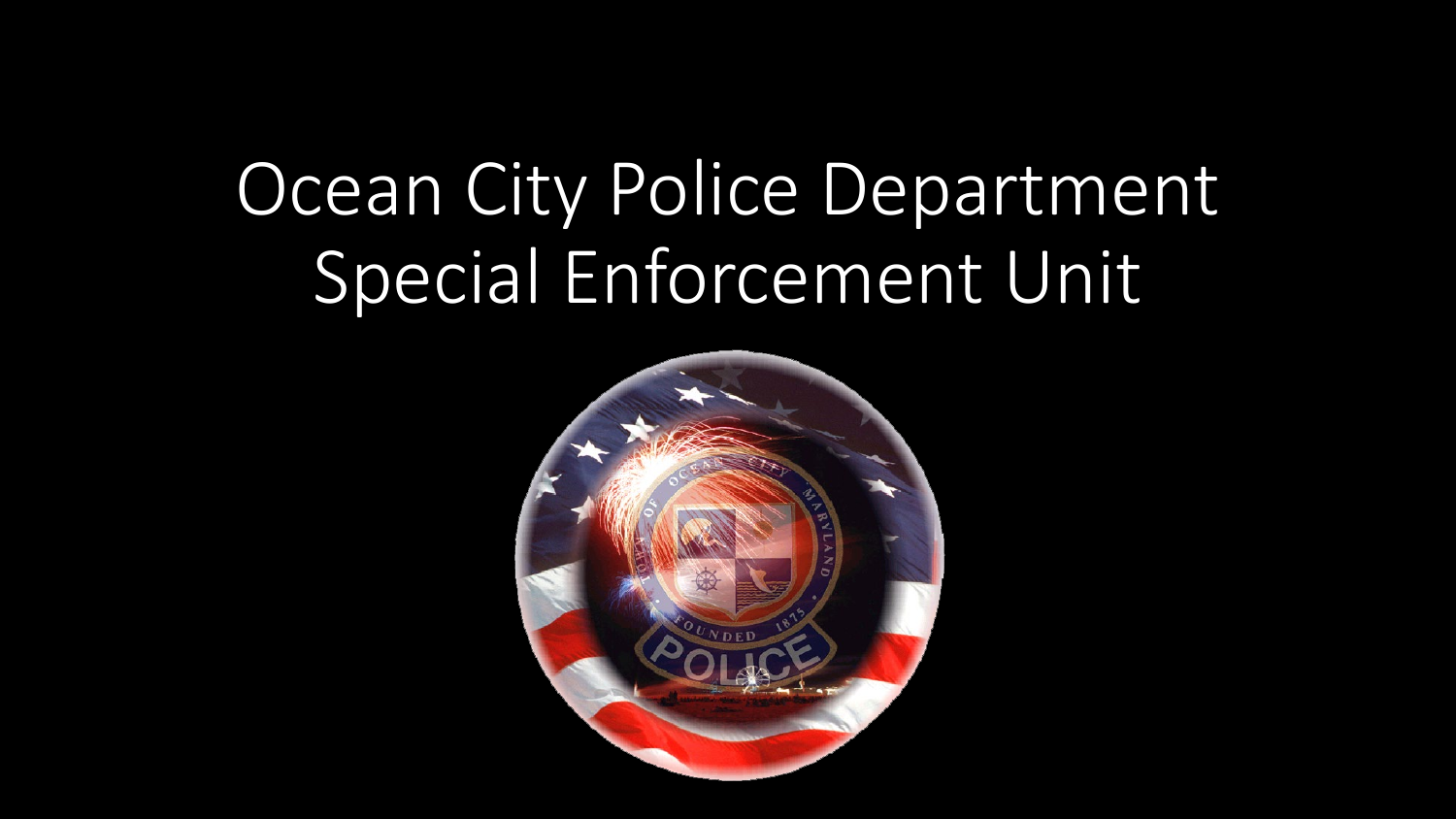#### Special Enforcement Unit (SEU)

• SEU is a highly flexible criminal enforcement unit which works with the community and other entities within the police department to identify and effectively address criminal events and activity in the Town of Ocean City.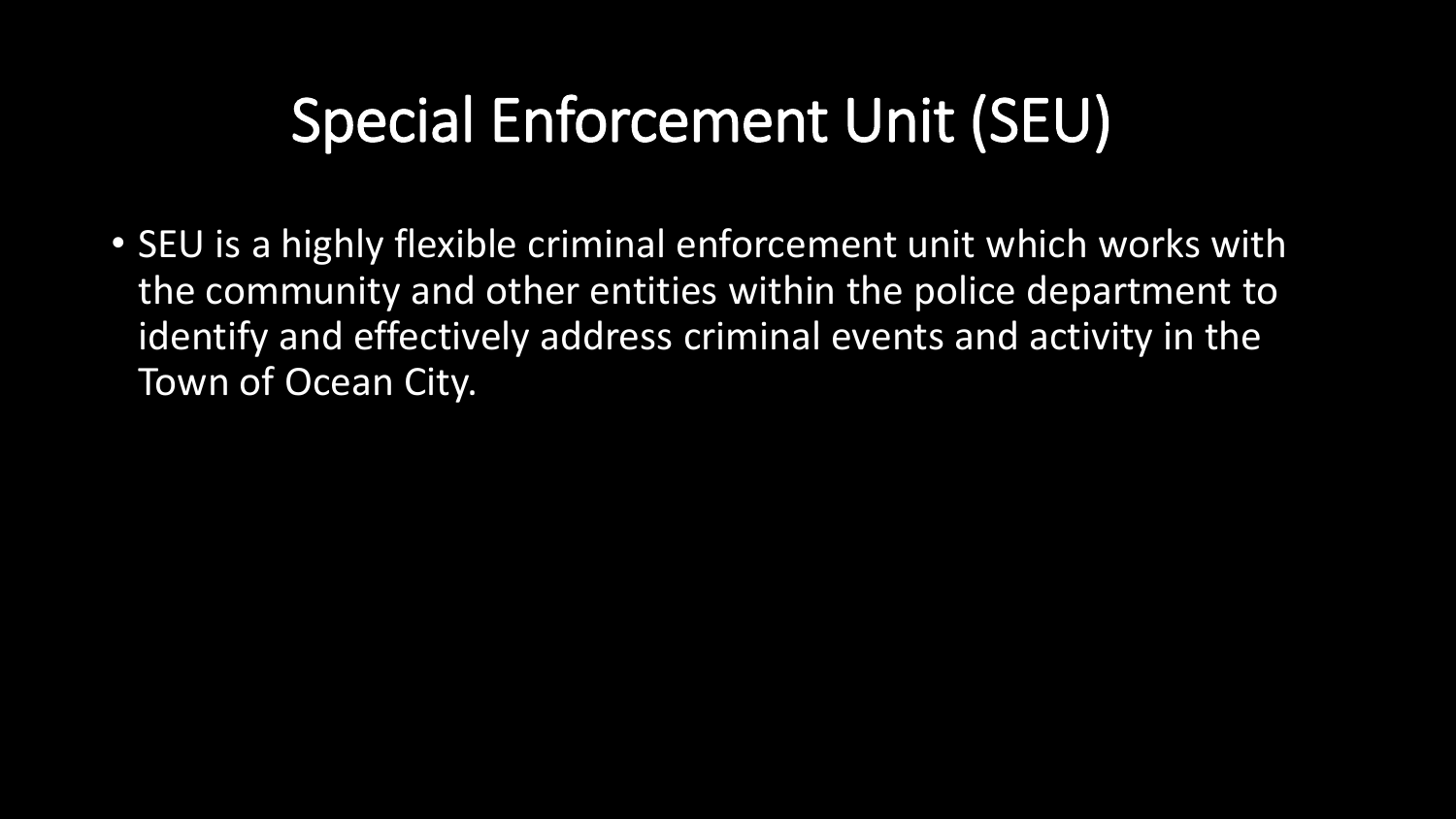## SEU Mission

- Identify, monitor, and apprehend violent/repeat offenders committing crimes within our community.
- Address quality of life concerns in the community, with an emphasis on reducing crime through directed enforcement.
- Assist with public safety concerns and major incidents.
- Support for departmental operations and investigations.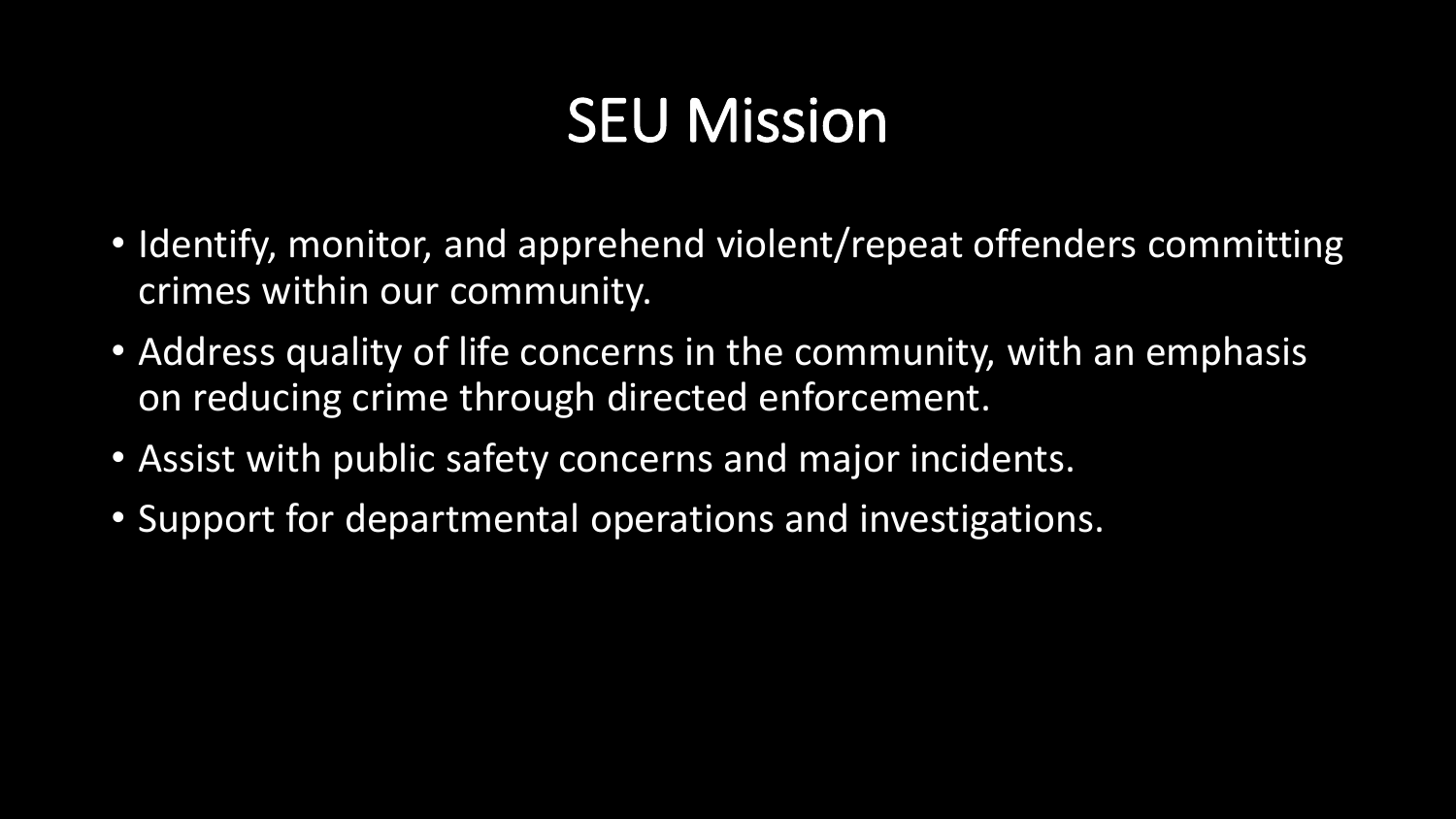### SEU Staffing/Structure

• 1 Sergeant / 3 Detectives

- Veteran officers, specialized training, QRT, DT instructors, FSU etc…

- Schedule
	- Extremely flexible, largely dictated by operational necessity
- SEU functions as a team, works the same hours/shift
- Capability to work in plain clothes (covert) or tactical uniform (overt)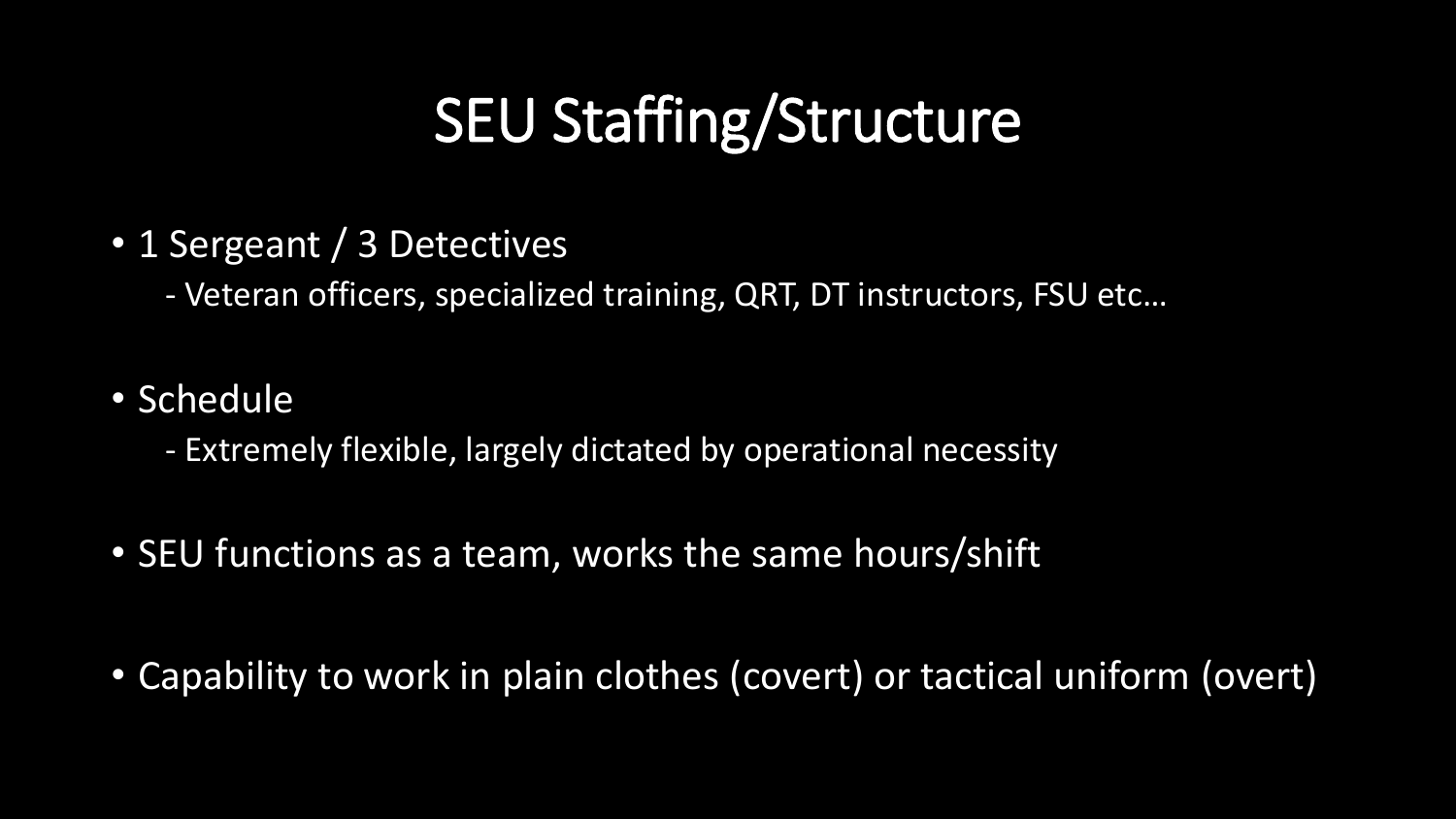### Key to Success

- INTELLIGENCE
	- Information sharing with patrol and other OCPD investigative units
	- Information sharing with various other investigative units across the shore
		- MSAT, GU, CET, CBI, DEA, FBI etc…
	- Working with Parole and Probation
	- Routinely debriefing local arrestees
	- Working with confidential informants

#### • **ESTABLISHING RELATIONSHIPS WITH LOCAL BUSINESSES!**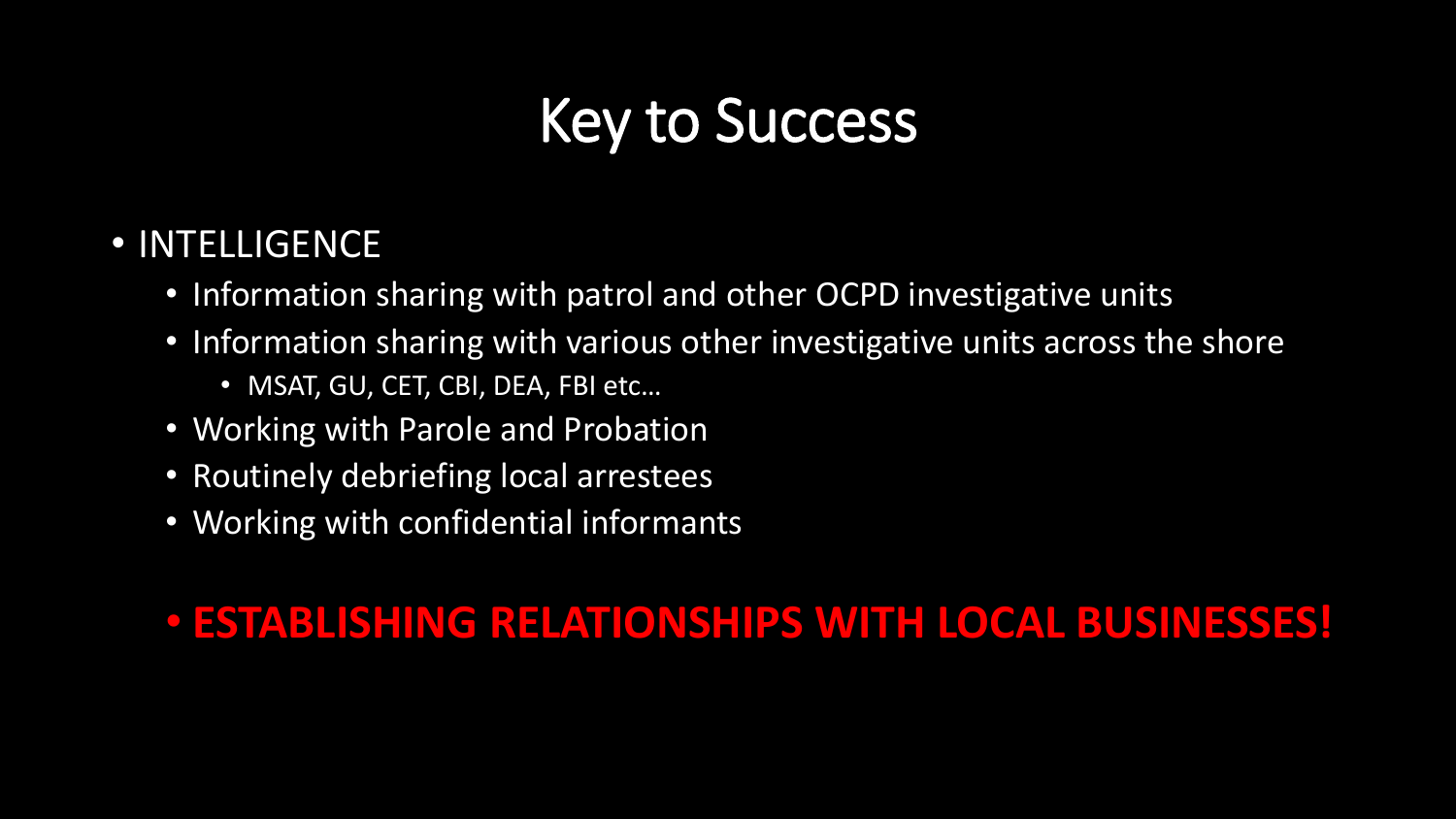## Murder investigation – 2020

- Shooting in Hagerstown, MD
- Two suspects (shooter and driver)
- Shooter was identified
- Tracked driver's cell phone to Ocean City (one week)
- Cell phone tower, 67<sup>th</sup> Street
- No ties to OC, likely he was staying in hotel close to cell tower
- Worked with hotels in the immediate area
- Suspect ordered food from local business (delivery).
- Identified residence, observed suspect on balcony
- Search warrant executed, located shooter and driver at residence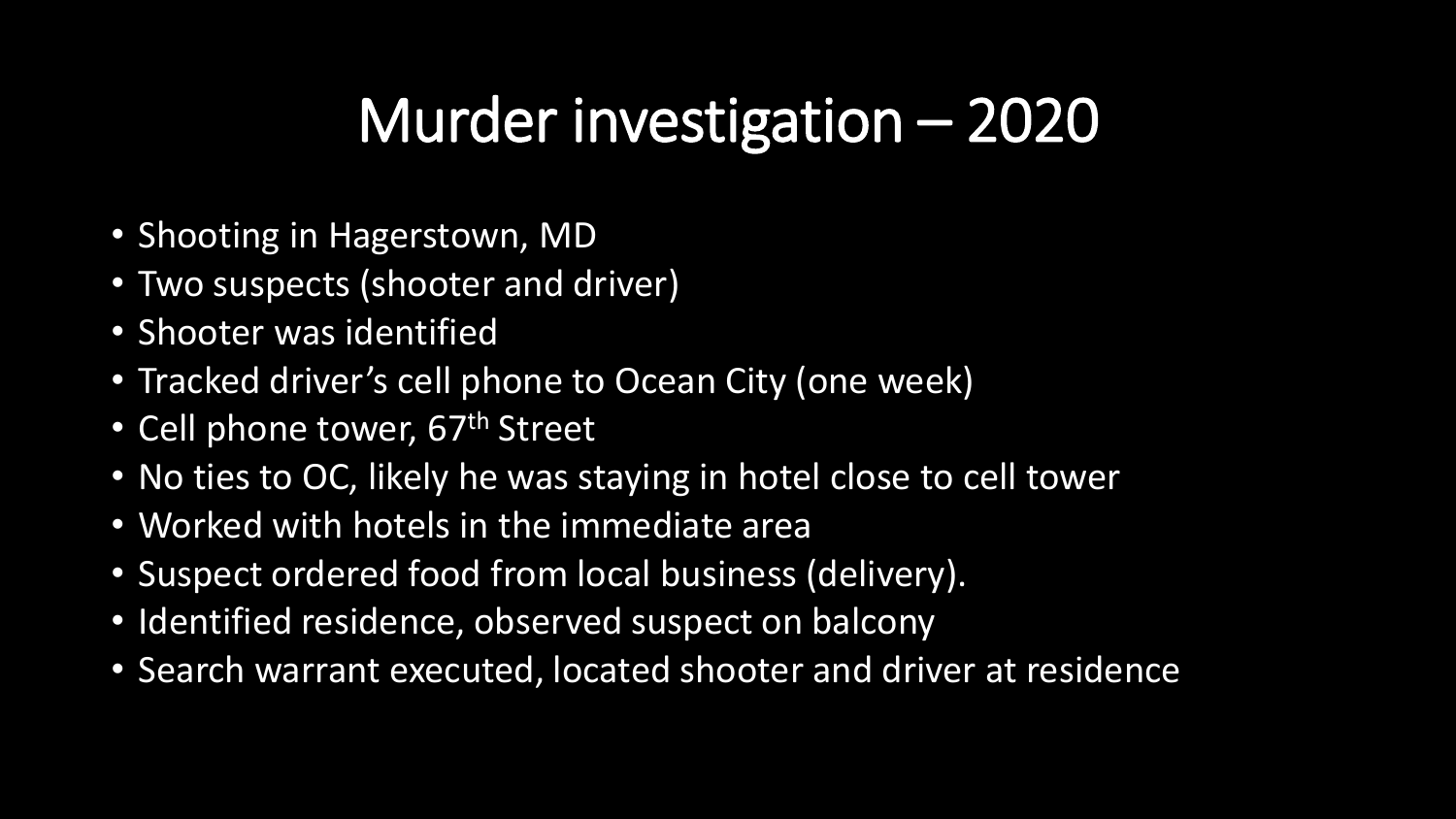#### Handgun Investigations

- 1<sup>st</sup> Degree Assault with handgun. TWO ARRESTED
- Handgun, heroin, cocaine, other drugs seized during two traffic stops. FOUR ARRESTED
- Shooting in Berlin, MD. Retreated to OC hotel. ONE ARRESTED
- Suspect shot round in the air towards a hotel, then retreated to the hotel. ONE ARRESTED
- LOCAL BUSINESSES WERE PARAMOUNT DURING THESE INVESTIGATIONS!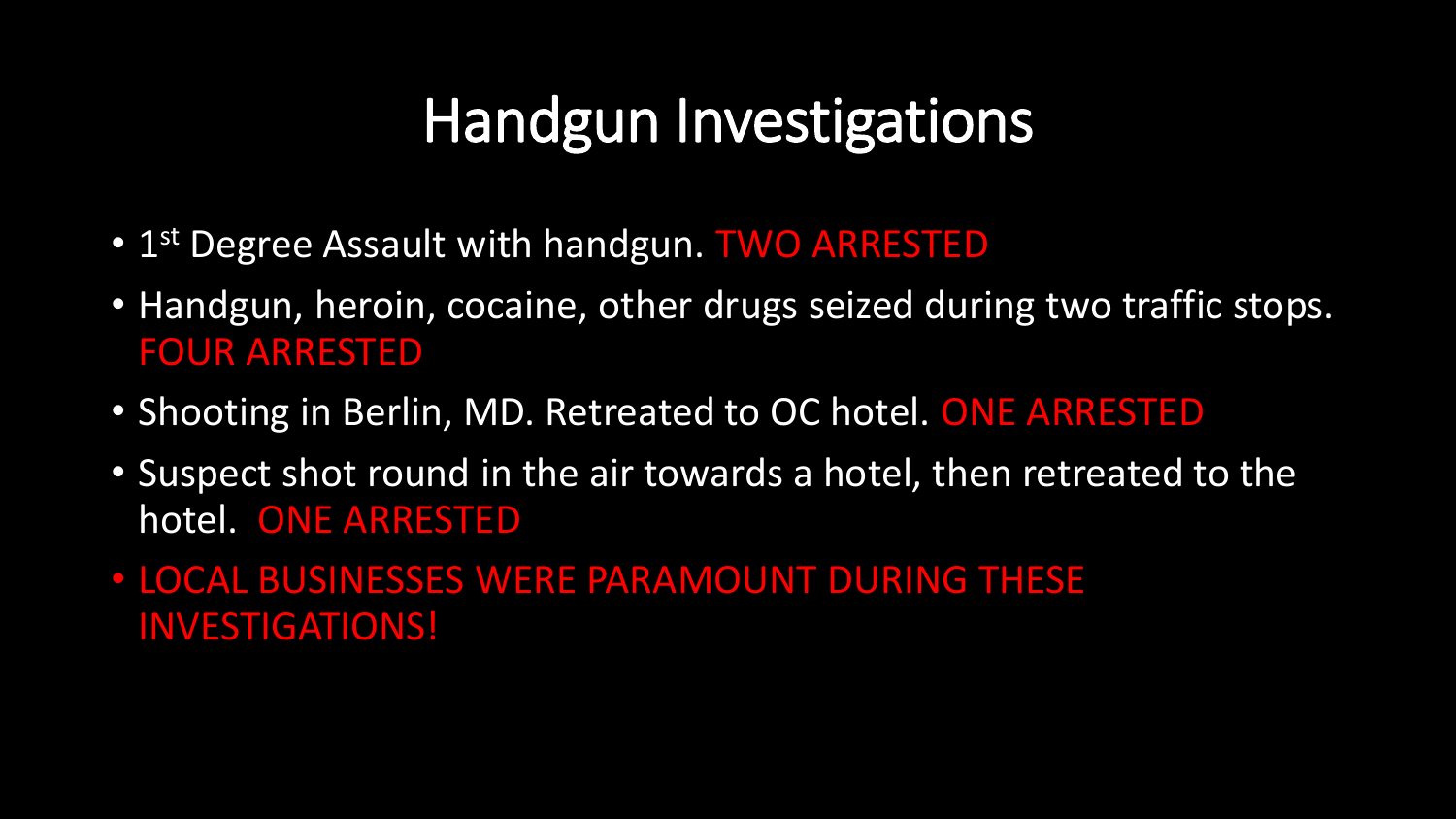## If You See Something – Say Something

- Call OCPD
	- 911 (Emergency)
	- 410-723-6610
- If you witness a crime or would like to report suspicious activity…
- First Be a Good Witness!
- Find a safe place to observe or report the problem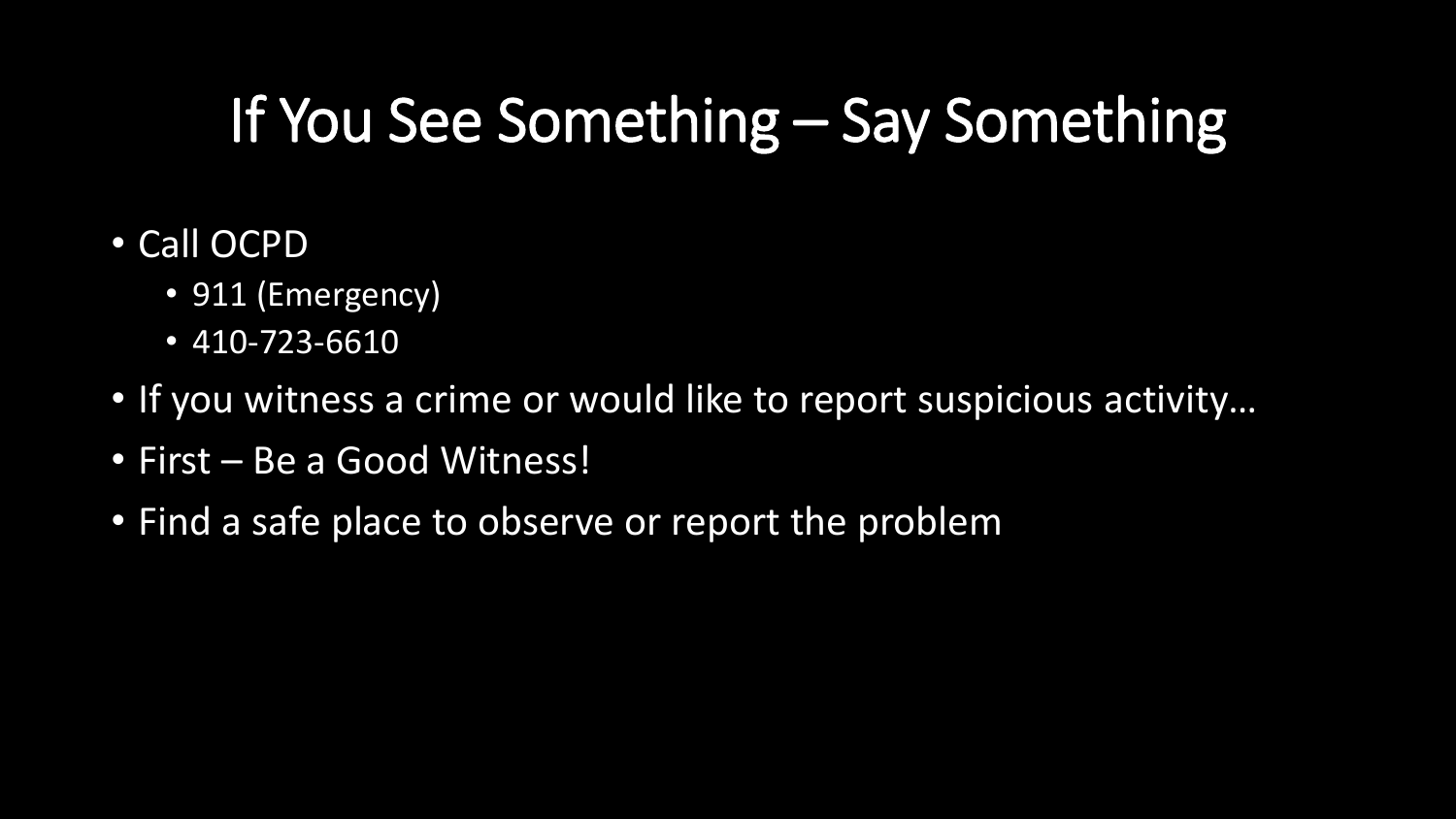#### If You See Something – Say Something

- Who Give a description
- What Describe the activity
- Where Where is the event taking place? (Use landmarks)
- When Did it just occur? (Best to report it as it is happening)
- Why Why do you think the behavior is suspicious or gives reason for concern?
- IT IS BEST TO REPORT CRIMINAL ACTIVITY AT THE TIME IT IS HAPPENING.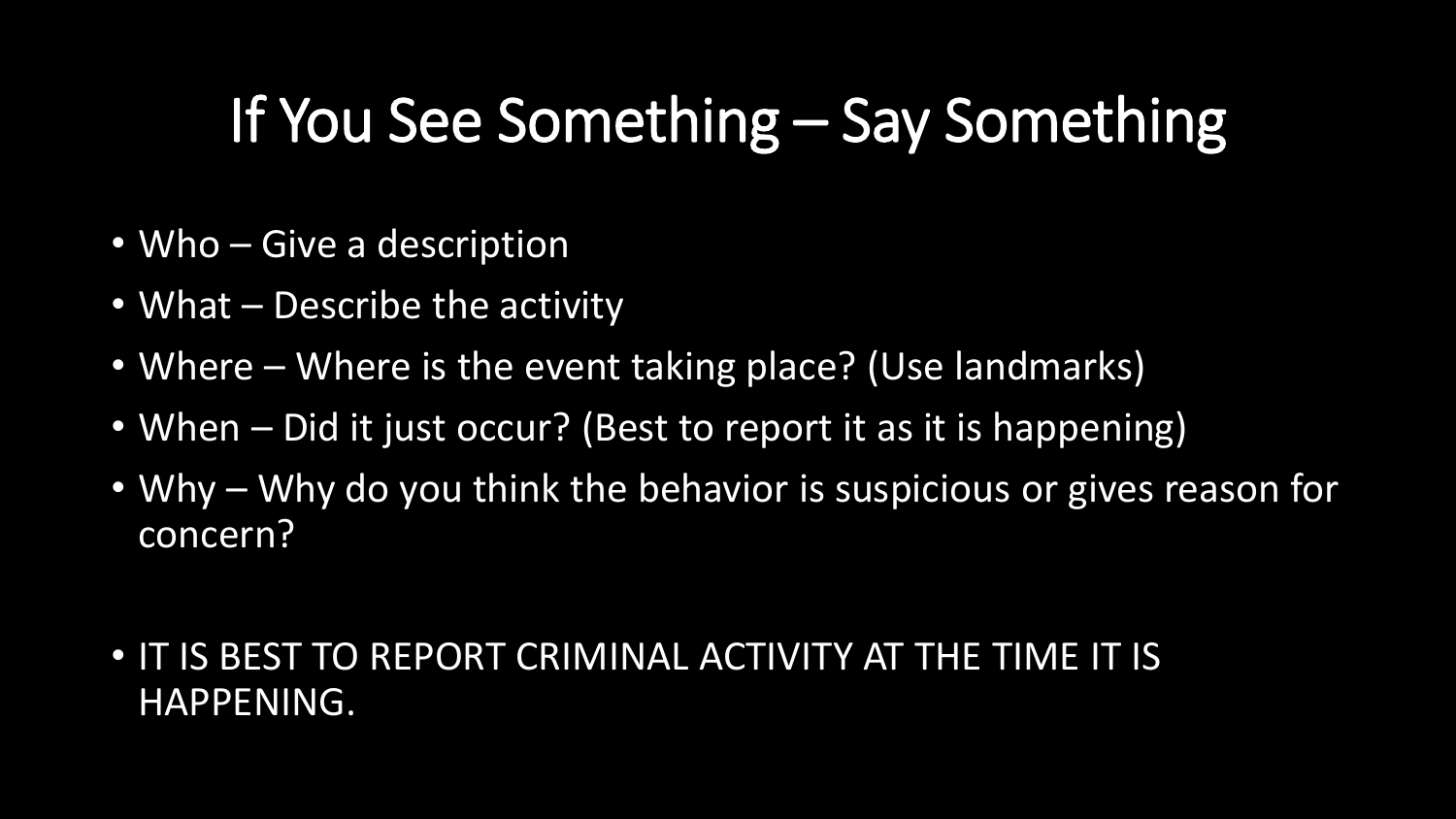#### Investigative Assistance from Hotels

- Photocopies of Driver's Licenses / Identification cards
- Names of all occupants staying in hotel/motel rooms
- Vehicle registration information
- Interior / Exterior surveillance cameras

• **These investigative tools can be crucial for officers and detectives with reported criminal activity!**